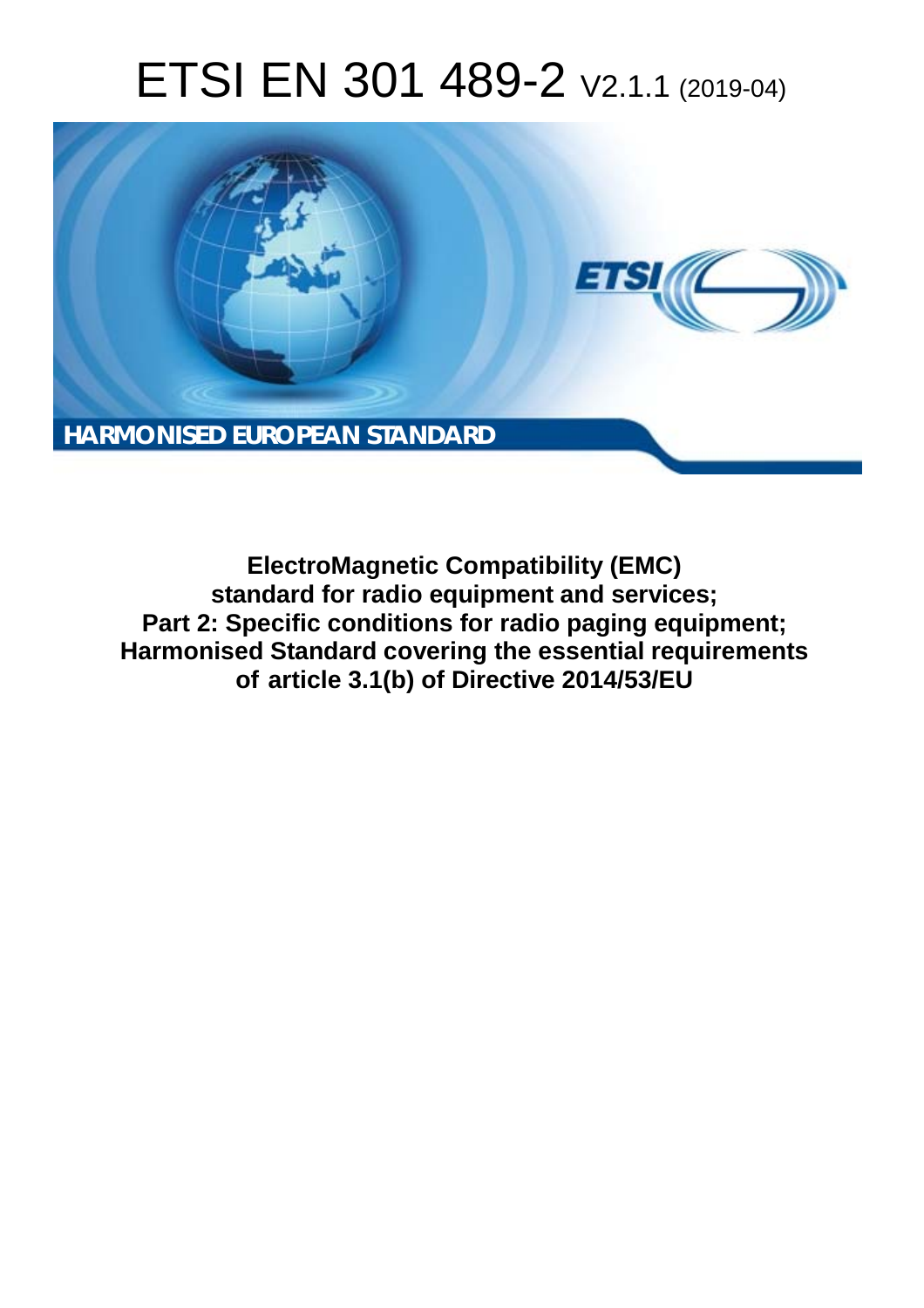Reference REN/ERM-EMC-359

Keywords EMC, harmonised standard, paging, radio

#### *ETSI*

#### 650 Route des Lucioles F-06921 Sophia Antipolis Cedex - FRANCE

Tel.: +33 4 92 94 42 00 Fax: +33 4 93 65 47 16

Siret N° 348 623 562 00017 - NAF 742 C Association à but non lucratif enregistrée à la Sous-Préfecture de Grasse (06) N° 7803/88

#### *Important notice*

The present document can be downloaded from: <http://www.etsi.org/standards-search>

The present document may be made available in electronic versions and/or in print. The content of any electronic and/or print versions of the present document shall not be modified without the prior written authorization of ETSI. In case of any existing or perceived difference in contents between such versions and/or in print, the prevailing version of an ETSI deliverable is the one made publicly available in PDF format at [www.etsi.org/deliver](http://www.etsi.org/deliver).

Users of the present document should be aware that the document may be subject to revision or change of status. Information on the current status of this and other ETSI documents is available at <https://portal.etsi.org/TB/ETSIDeliverableStatus.aspx>

If you find errors in the present document, please send your comment to one of the following services: <https://portal.etsi.org/People/CommiteeSupportStaff.aspx>

#### *Copyright Notification*

No part may be reproduced or utilized in any form or by any means, electronic or mechanical, including photocopying and microfilm except as authorized by written permission of ETSI. The content of the PDF version shall not be modified without the written authorization of ETSI. The copyright and the foregoing restriction extend to reproduction in all media.

> © ETSI 2019. All rights reserved.

**DECT**TM, **PLUGTESTS**TM, **UMTS**TM and the ETSI logo are trademarks of ETSI registered for the benefit of its Members. **3GPP**TM and **LTE**TM are trademarks of ETSI registered for the benefit of its Members and of the 3GPP Organizational Partners. **oneM2M™** logo is a trademark of ETSI registered for the benefit of its Members and of the oneM2M Partners. **GSM**® and the GSM logo are trademarks registered and owned by the GSM Association.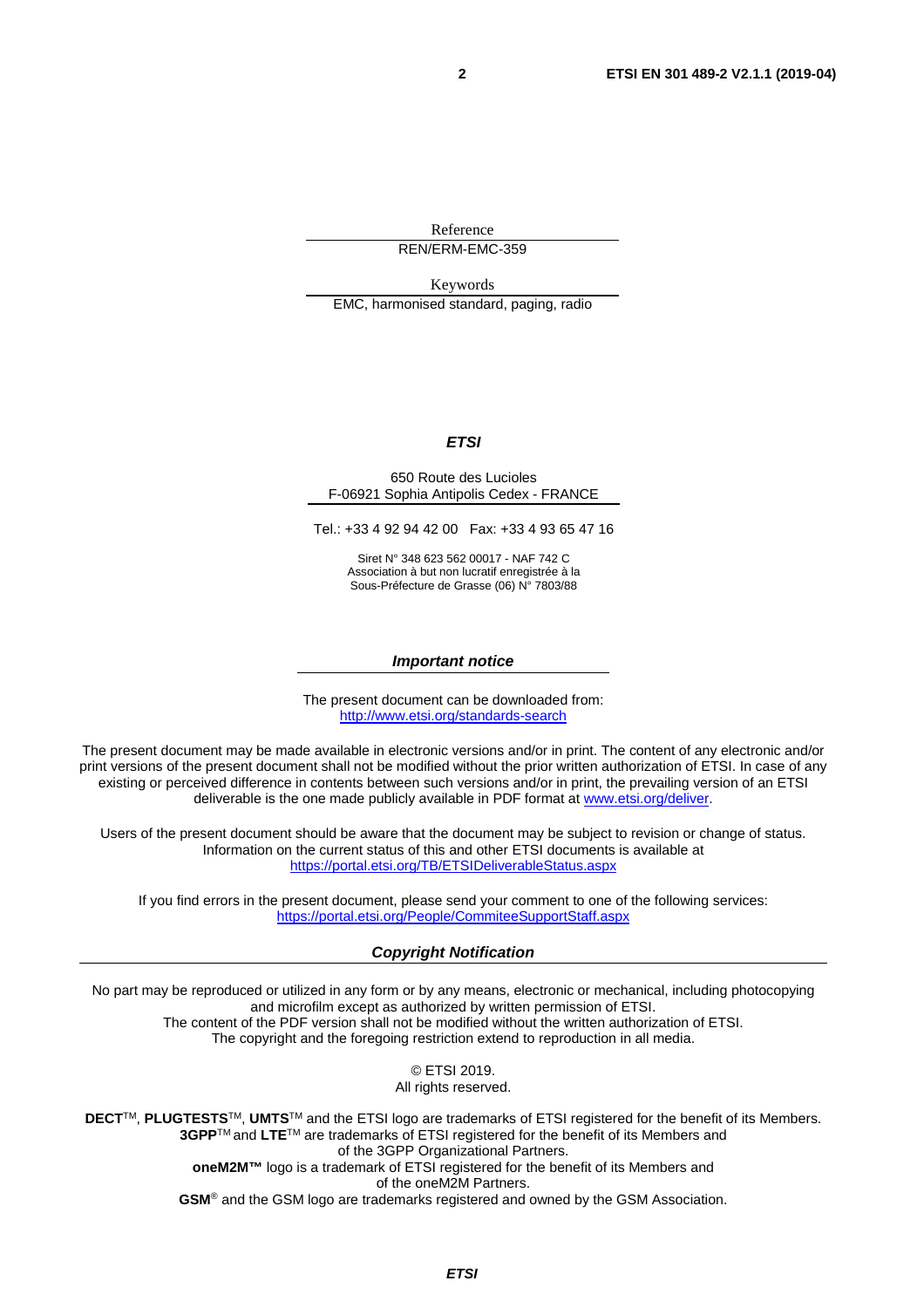## Contents

| 1     |  |  |  |  |  |
|-------|--|--|--|--|--|
| 2     |  |  |  |  |  |
| 2.1   |  |  |  |  |  |
| 2.2   |  |  |  |  |  |
| 3     |  |  |  |  |  |
| 3.1   |  |  |  |  |  |
| 3.2   |  |  |  |  |  |
| 4     |  |  |  |  |  |
| 4.1   |  |  |  |  |  |
| 4.1.1 |  |  |  |  |  |
| 4.1.2 |  |  |  |  |  |
| 4.1.3 |  |  |  |  |  |
| 4.2   |  |  |  |  |  |
| 4.2.1 |  |  |  |  |  |
| 4.2.2 |  |  |  |  |  |
| 4.2.3 |  |  |  |  |  |
| 4.2.4 |  |  |  |  |  |
| 4.2.5 |  |  |  |  |  |
| 4.3   |  |  |  |  |  |
| 4.3.1 |  |  |  |  |  |
| 4.3.2 |  |  |  |  |  |
| 4.3.3 |  |  |  |  |  |
| 4.4   |  |  |  |  |  |
| 4.5   |  |  |  |  |  |
| 4.5.1 |  |  |  |  |  |
| 4.5.2 |  |  |  |  |  |
| 4.5.3 |  |  |  |  |  |
| 4.5.4 |  |  |  |  |  |
| 4.5.5 |  |  |  |  |  |
| 5     |  |  |  |  |  |
| 5.1   |  |  |  |  |  |
| 5.2   |  |  |  |  |  |
| 5.3   |  |  |  |  |  |
| 5.4   |  |  |  |  |  |
| 6     |  |  |  |  |  |
| 6.1   |  |  |  |  |  |
| 6.2   |  |  |  |  |  |
| 6.3   |  |  |  |  |  |
| 6.4   |  |  |  |  |  |
| 6.5   |  |  |  |  |  |
| 6.6   |  |  |  |  |  |
| 7     |  |  |  |  |  |
| 7.1   |  |  |  |  |  |
| 7.1.1 |  |  |  |  |  |
| 7.1.2 |  |  |  |  |  |
| 7.2   |  |  |  |  |  |
| 7.2.1 |  |  |  |  |  |
| 7.2.2 |  |  |  |  |  |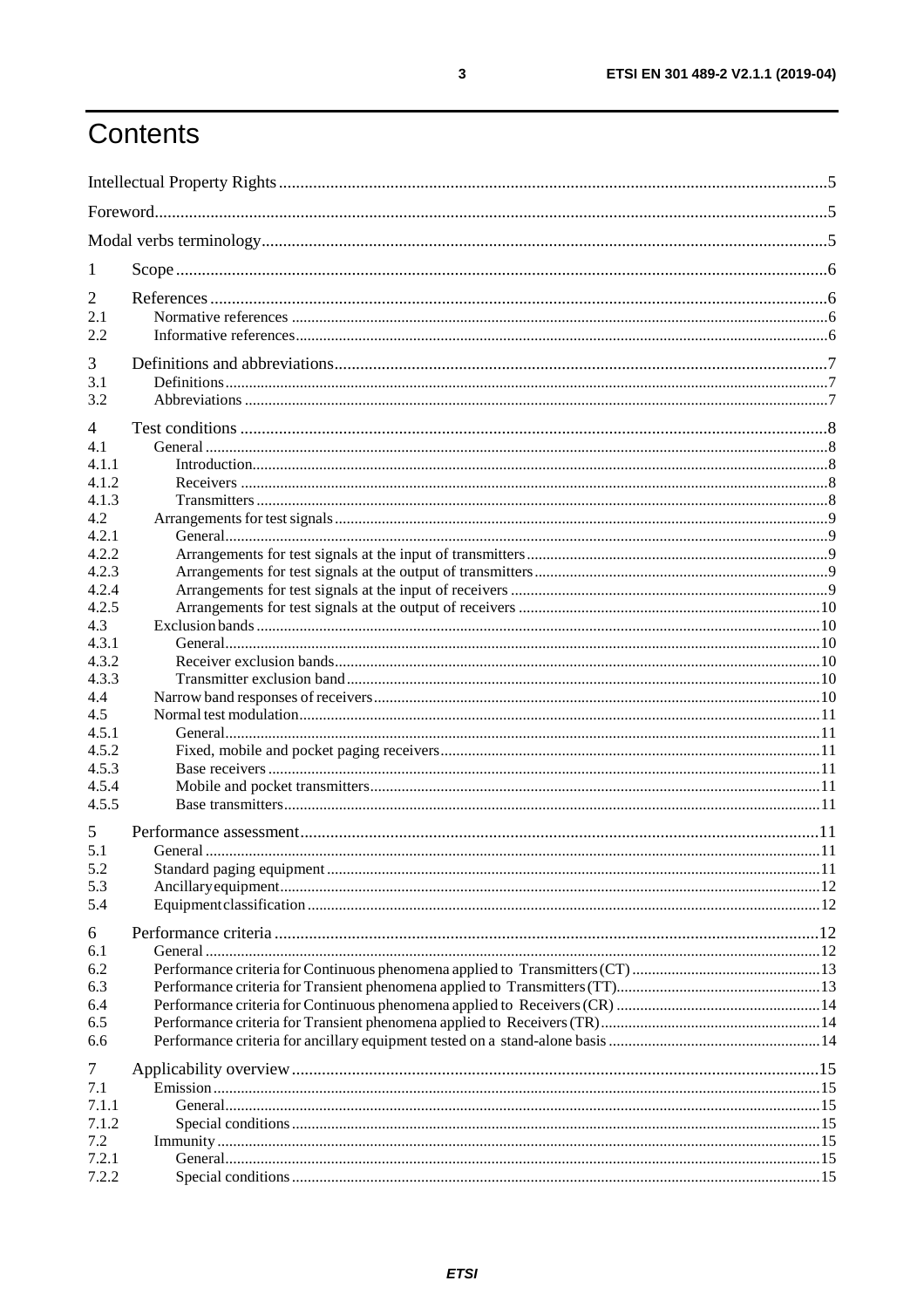| <b>Annex A (informative):</b> |                             | Relationship between the present document and the essential                |  |  |  |
|-------------------------------|-----------------------------|----------------------------------------------------------------------------|--|--|--|
|                               | <b>Annex B</b> (normative): | <b>Examples of Paging equipment in the scope of the present document18</b> |  |  |  |
|                               |                             |                                                                            |  |  |  |
|                               |                             |                                                                            |  |  |  |
|                               |                             |                                                                            |  |  |  |
|                               |                             |                                                                            |  |  |  |
|                               |                             |                                                                            |  |  |  |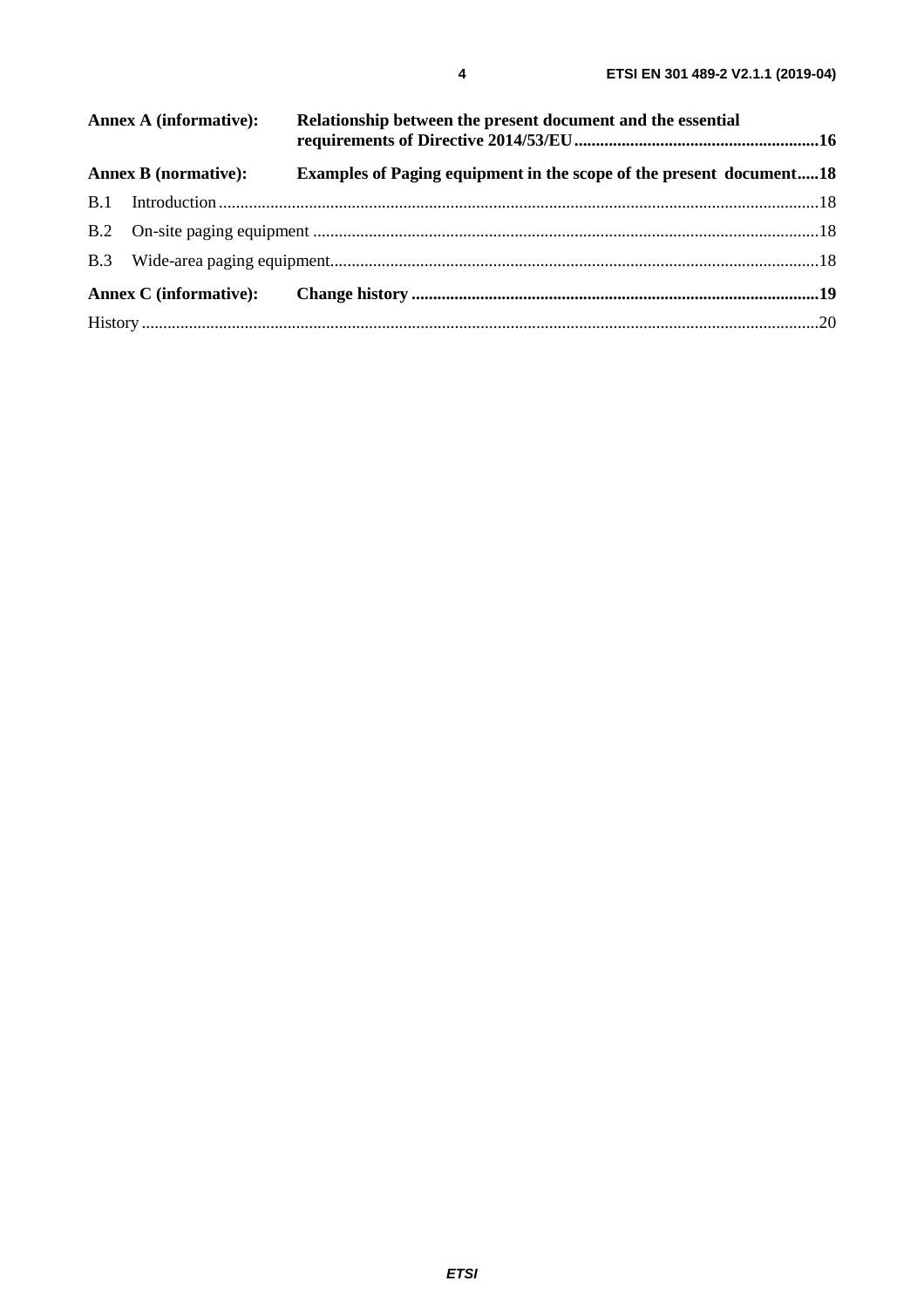## Intellectual Property Rights

#### Essential patents

IPRs essential or potentially essential to normative deliverables may have been declared to ETSI. The information pertaining to these essential IPRs, if any, is publicly available for **ETSI members and non-members**, and can be found in ETSI SR 000 314: *"Intellectual Property Rights (IPRs); Essential, or potentially Essential, IPRs notified to ETSI in respect of ETSI standards"*, which is available from the ETSI Secretariat. Latest updates are available on the ETSI Web server (<https://ipr.etsi.org/>).

Pursuant to the ETSI IPR Policy, no investigation, including IPR searches, has been carried out by ETSI. No guarantee can be given as to the existence of other IPRs not referenced in ETSI SR 000 314 (or the updates on the ETSI Web server) which are, or may be, or may become, essential to the present document.

#### **Trademarks**

The present document may include trademarks and/or tradenames which are asserted and/or registered by their owners. ETSI claims no ownership of these except for any which are indicated as being the property of ETSI, and conveys no right to use or reproduce any trademark and/or tradename. Mention of those trademarks in the present document does not constitute an endorsement by ETSI of products, services or organizations associated with those trademarks.

## Foreword

This Harmonised European Standard (EN) has been produced by ETSI Technical Committee Electromagnetic compatibility and Radio spectrum Matters (ERM).

The present document has been prepared under the Commission's standardisation request C(2015) 5376 final [\[i.2\]](#page-6-0) to provide one voluntary means of conforming to the essential requirements of Directive 2014/53/EU on the harmonisation of the laws of the Member States relating to making available on the market of radio equipment and repealing Directive 1999/5/EC [[i.1](#page-5-0)].

Once the present document is cited in the Official Journal of the European Union under that Directive, compliance with the normative clauses of the present document given in table A.1 confers, within the limits of the scope of the present document, a presumption of conformity with the corresponding essential requirements of that Directive and associated EFTA regulations.

The present document is part 2 of a multi-part deliverable. Full details of the entire series can be found in part 1 [[1\]](#page-5-0).

| <b>National transposition dates</b>                                                       |                 |  |  |  |
|-------------------------------------------------------------------------------------------|-----------------|--|--|--|
| Date of adoption of this EN:                                                              | 26 June 2017    |  |  |  |
| Date of latest announcement of this EN (doa):                                             | 31 July 2019    |  |  |  |
| Date of latest publication of new National Standard<br>or endorsement of this EN (dop/e): | 31 January 2020 |  |  |  |
| Date of withdrawal of any conflicting National Standard (dow):                            | 31 January 2021 |  |  |  |

## Modal verbs terminology

In the present document "**shall**", "**shall not**", "**should**", "**should not**", "**may**", "**need not**", "**will**", "**will not**", "**can**" and "**cannot**" are to be interpreted as described in clause 3.2 of the [ETSI Drafting Rules](https://portal.etsi.org/Services/editHelp!/Howtostart/ETSIDraftingRules.aspx) (Verbal forms for the expression of provisions).

"**must**" and "**must not**" are **NOT** allowed in ETSI deliverables except when used in direct citation.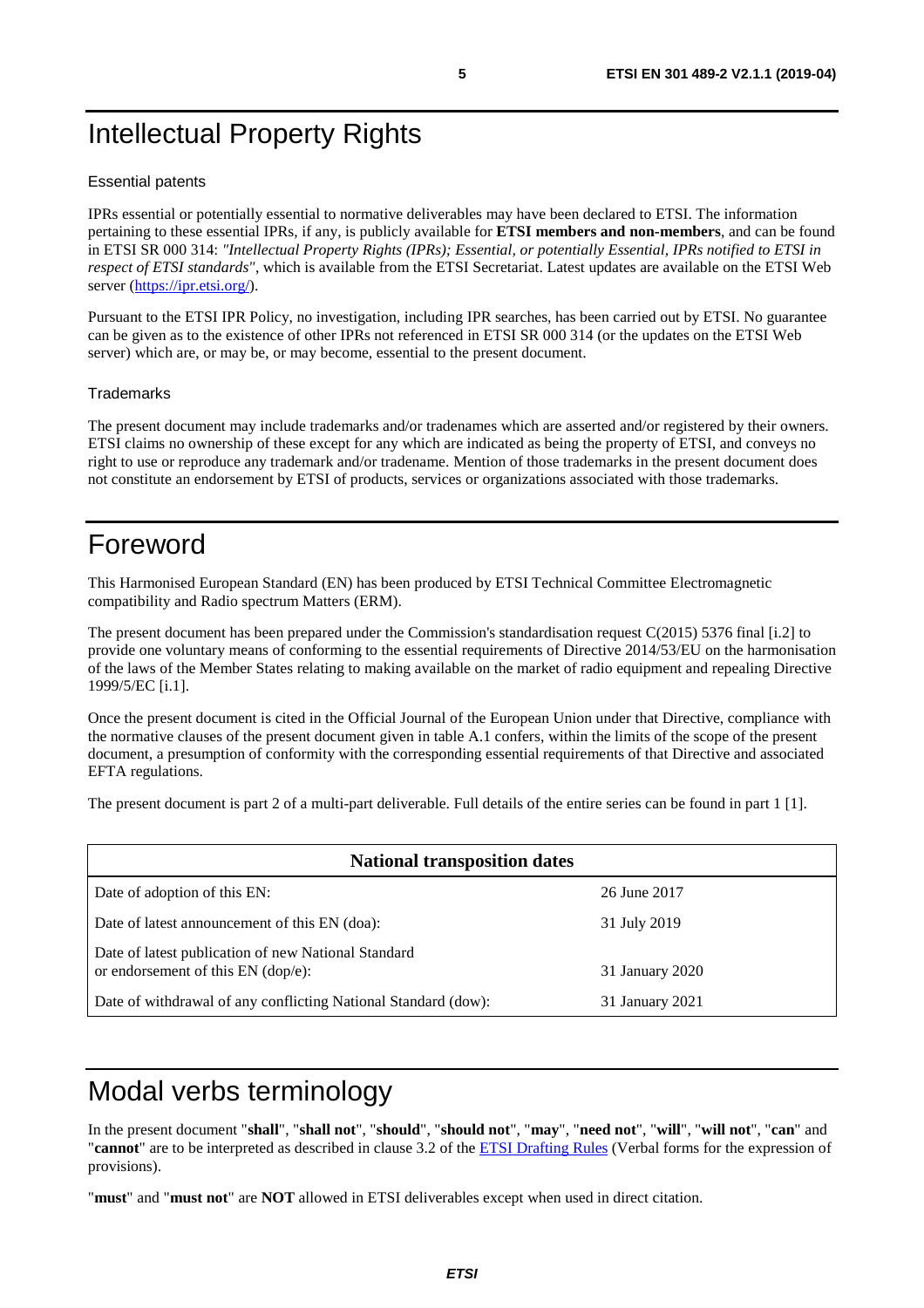### <span id="page-5-0"></span>1 Scope

The present document, together with ETSI EN 301 489-1 [1], specifies technical characteristics and methods of measurements for radio paging equipment (receivers, transmitters and combined equipment) and associated ancillary equipment.

NOTE 1: Examples of paging equipment are given in annex B.

The present document covers the essential requirements of article 3.1(b) of Directive 2014/53/EU [i.1] under the conditions identified in annex A.

Technical specifications related to the antenna ports and emissions from the enclosure ports of paging equipment, are not included in the present document.

NOTE 2: Such technical specifications are found in the relevant product standard for the effective use of the radio spectrum.

In case of differences (for instance concerning special conditions, definitions, abbreviations) between the present document and ETSI EN 301 489-1 [1], the provisions of the present document take precedence.

## 2 References

#### 2.1 Normative references

References are specific, identified by date of publication and/or edition number or version number. Only the cited version applies.

Referenced documents which are not found to be publicly available in the expected location might be found at <http://docbox.etsi.org/Reference>.

NOTE: While any hyperlinks included in this clause were valid at the time of publication, ETSI cannot guarantee their long- term validity.

The following referenced documents are necessary for the application of the present document.

- [1] ETSI EN 301 489-1 (V2.2.0) (03-2017): "ElectroMagnetic Compatibility (EMC) standard for radio equipment and services; Part 1: Common technical requirements; Harmonised Standard covering the essential requirements of article 3.1(b) of Directive 2014/53/EU and the essential requirements of article 6 of Directive 2014/30/EU".
- [2] ETSI EN 300 224 (V2.0.0) (03-2017): "Land Mobile Service; Radio Equipment for use in a Paging Service operating within the frequency range 25 MHz - 470 MHz; Harmonised Standard covering the essential requirements of article 3.2 of Directive 2014/53/EU".

#### 2.2 Informative references

References are either specific (identified by date of publication and/or edition number or version number) or nonspecific. For specific references, only the cited version applies. For non-specific references, the latest version of the referenced document (including any amendments) applies.

NOTE: While any hyperlinks included in this clause were valid at the time of publication, ETSI cannot guarantee their long-term validity.

The following referenced documents are not necessary for the application of the present document, but they assist the user with regard to a particular subject area.

[i.1] Directive 2014/53/EU of the European Parliament and of the council of 16 April 2014 on the harmonisation of the laws of the Member States relating to the making available on the market of radio equipment and repealing Directive 1999/5/EC.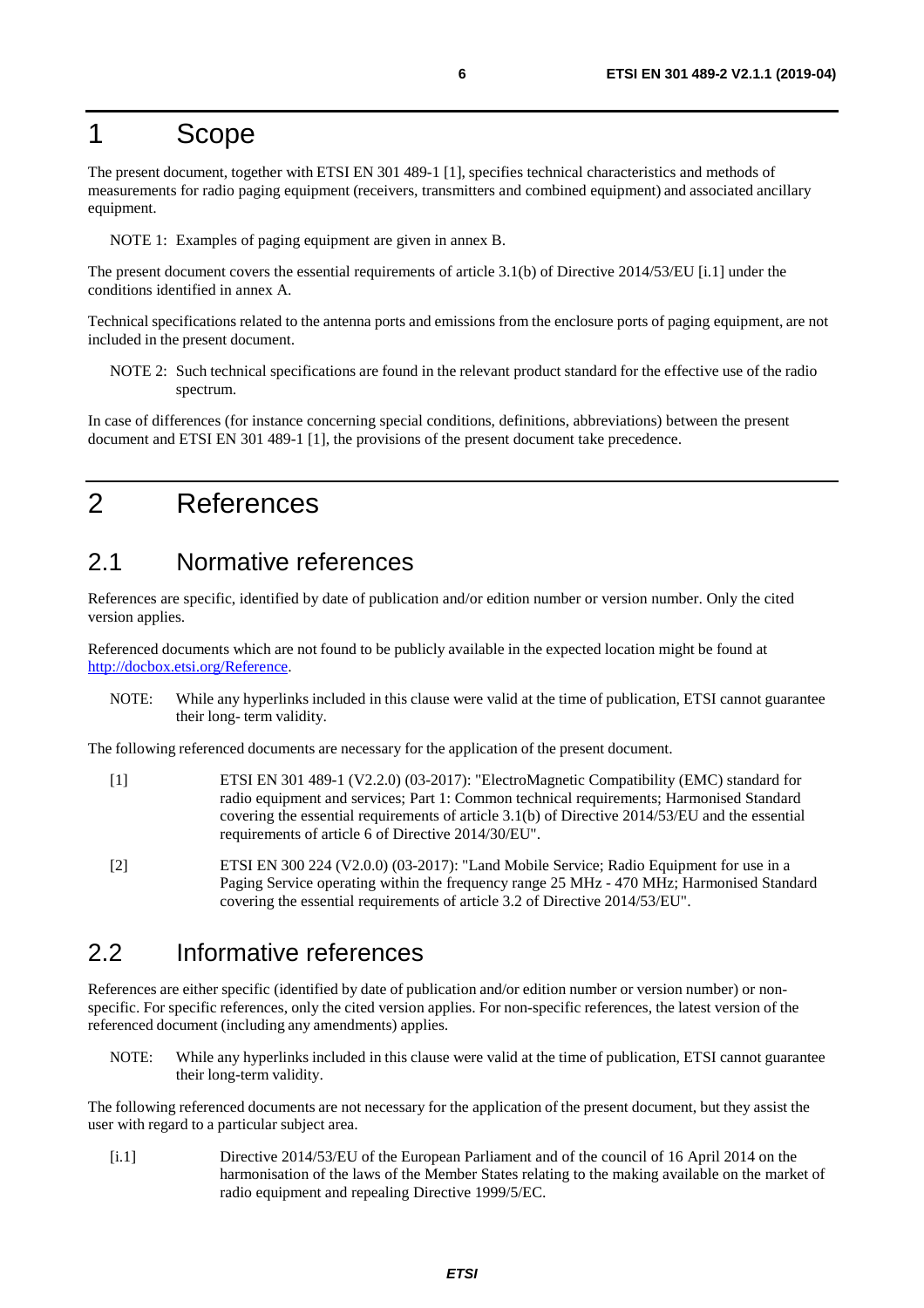<span id="page-6-0"></span>[i.2] Commission Implementing Decision C (2015) 5376 final of 4.8.2015 on a standardisation request to the European Committee for Electro-technical Standardisation and to the European Telecommunications Standards Institute as regards radio equipment in support of Directive 2014/53/EU of the European Parliament and of the Council.

## 3 Definitions and abbreviations

#### 3.1 Definitions

For the purposes of the present document, the terms and definitions given in ETSI EN 301 489-1 [[1\]](#page-5-0), clause 3 and the following apply:

**alignment range:** frequency range over which the receiver or transmitter can be programmed and/or re-aligned to operate without any physical change of components other than programmable and frequency controlling devices

**base receiver:** receiver at a fixed location

**base transmitter:** transmitter at a fixed location

**calling function:** transmission of a message via the base transmitter to the paging receiver in order to alert and/or inform the carrier of the paging receiver

**paging receiver:** equipment for the reception and decoding of paging transmissions; either fixed, or portable

**pocket receiver:** stand-alone pocket paging receiver, or a receiver being part of a pocket paging transceiver, typically for portable use (portable equipment)

**pocket transmitter:** stand-alone pocket paging transmitter using the return channel, or a transmitter being part of a pocket paging transceiver, typically for portable use (portable equipment)

**standby mode (base transmitter):** mode of operation in which the transmitter is ready to transmit, waiting for a start control signal to actual start transmitting

**standby mode (pocket transmitter):** mode of operation in which the transmitter is ready to transmit, waiting for a control signal to start the transmitting sequence

**standby mode (receiver):** mode of operation in which the receiver is capable of receiving calls

**talk-back function:** transmitting of a message from the pocket transmitter (normally combined in a transceiver) which is sent to a central receiver (base receiver) and further processed by the central processing unit

### 3.2 Abbreviations

For the purposes of the present document, the abbreviations given in ETSI EN 301 489-1 [\[1\]](#page-5-0), clause 3 and the following apply:

- CR Continuous phenomena applied to Receivers
- CT Continuous phenomena applied to Transmitters
- EUT Equipment Under Test
- RF Radio Frequency
- TR Transient phenomena applied to Receivers
- TT Transient phenomena applied to Transmitters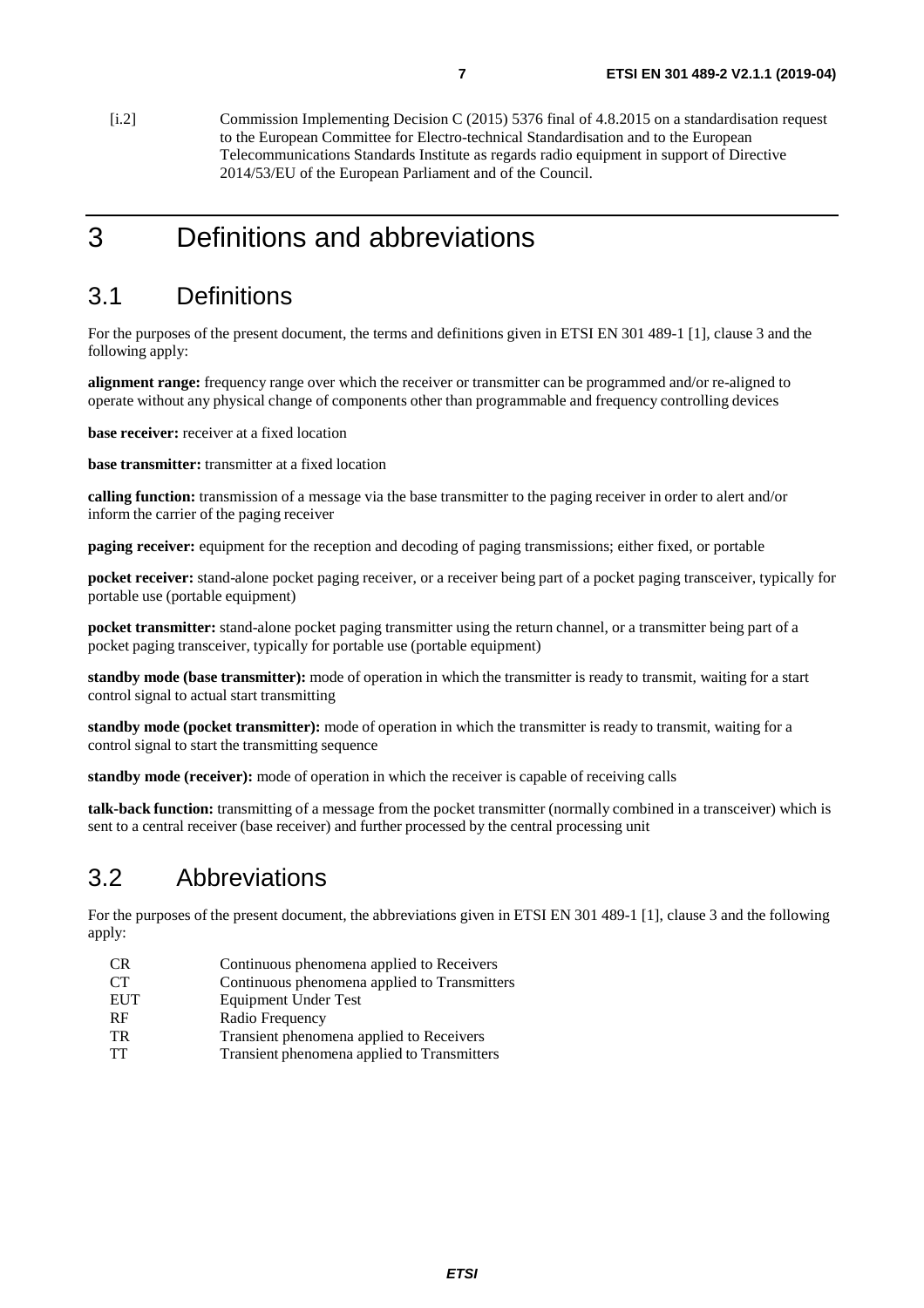## 4 Test conditions

### 4.1 General

#### 4.1.1 Introduction

For the purposes of the present document, the test conditions of ETSI EN 301 489-1 [\[1](#page-5-0)], clause 4 shall apply as appropriate. Further product related test conditions for PMR equipment are specified in the present document.

For emission and immunity tests, the test modulation, test arrangements, etc., as specified in the present document clauses 4.1 to 4.5, shall apply.

#### 4.1.2 Receivers

Whenever a receiver is provided with a detachable antenna, the EUT shall be tested with the antenna fitted in a manner typical of normal intended use.

The individual immunity tests shall be performed with the receiver in the standby mode.

Fixed, mobile or pocket paging receivers:

- before the individual tests the receiver shall be set into the standby mode, a communications link shall be established and the message memory of the receiver shall be loaded with recognizable messages, if applicable (performance check);
- during the individual tests the wanted RF input signal shall **not** be applied to the receiver, except for the spot frequency test as part of the radio frequency electromagnetic field immunity test;
- after the individual tests and the termination of the required performance assessment (e.g. by means of the stored messages in the message memory of the receiver, see clauses 6.3 and 6.4) the communications link shall be re-established and another performance check shall be carried out to verify that the EUT is still operational.

Base receivers:

- base receivers are not subject to the spot frequency test as part of the radio frequency electromagnetic field immunity test;
- before the individual tests the base receiver shall be set into the standby mode, a communications link shall be established and the output of the receiver shall be monitored (performance check);
- during the individual tests the wanted RF input signal (the unmodulated carrier, see clause 4.2) **remains applied**  to the base receiver;
- after the individual tests of the base receiver (see clauses 6.3 and 6.4) and the termination of the required performance assessment (e.g. by means of audio breakthrough measurements at the output of the base receiver, see clauses 6.3 and 6.4) the maintained communications link is switched off and re-established to ensure that the base receiver is still able to receive new incoming requests.

#### 4.1.3 Transmitters

Mobile and pocket transmitters:

- the mobile or pocket transmitter **is not** subject to the spot frequency test as part of the radio frequency electromagnetic field immunity test;
- the mobile or pocket transmitter shall operate in transmit mode with an unmodulated carrier, at its maximum rated output power. If unmodulated operation is not possible, the manufacturer shall specify the method of performance assessment and the acceptable degradation of performance.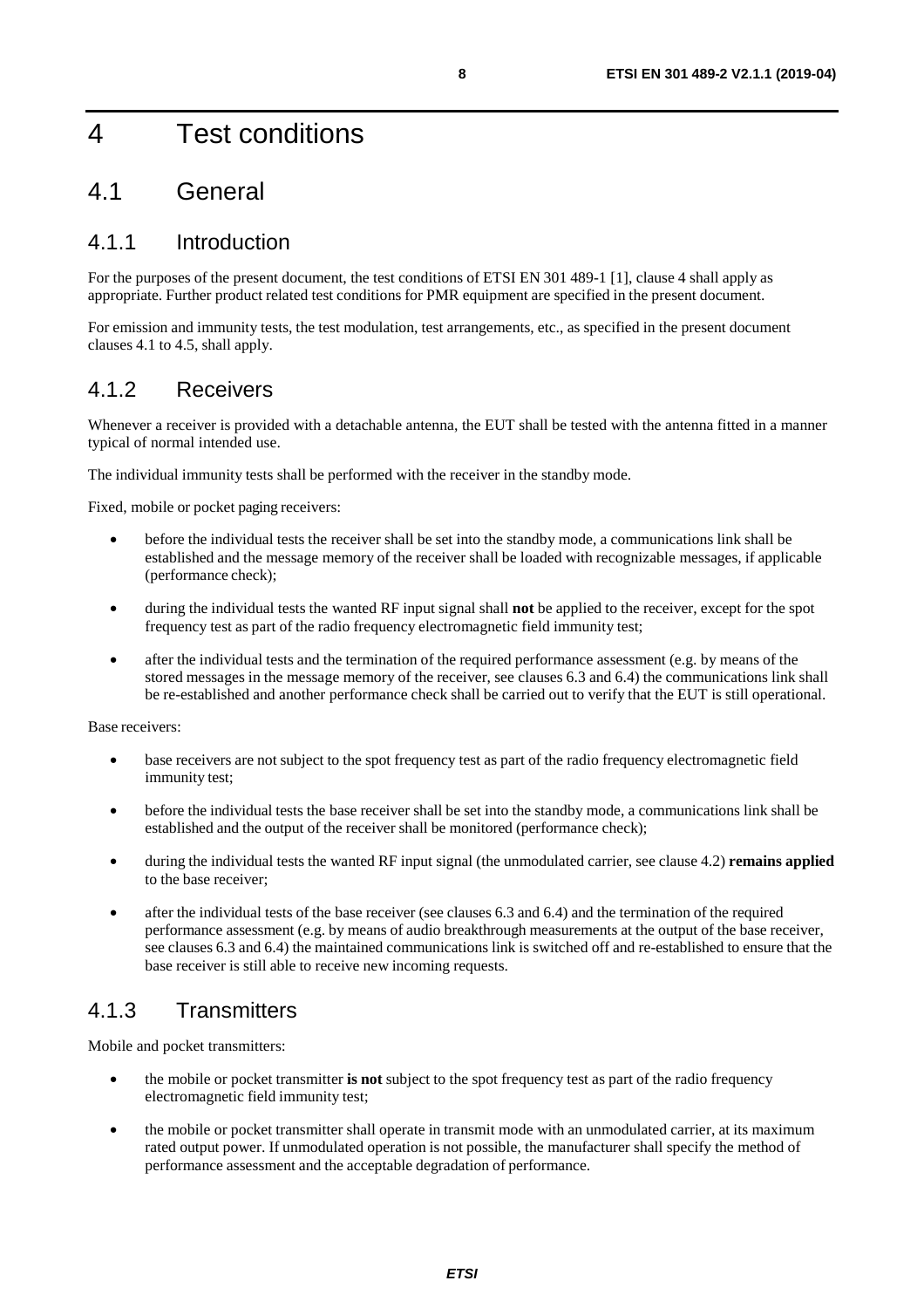Base transmitters:

• the base transmitter shall operate in the standby mode, except for the spot frequency test as part of the radio frequency electromagnetic field immunity test (see clause 7.2.2, table 1), where the transmitter shall be tested additionally operated at its maximum rated output power, modulated with normal test modulation (see clause 4.5.5).

### 4.2 Arrangements for test signals

#### 4.2.1 General

The provisions of ETSI EN 301 489-1 [[1\]](#page-5-0), clause 4.2 shall apply.

#### 4.2.2 Arrangements for test signals at the input of transmitters

The provisions of ETSI EN 301 489-1 [\[1](#page-5-0)], clause 4.2.1 shall apply, with the following modifications.

Mobile and pocket transmitters:

• mobile or pocket transmitters are normally not equipped with an external modulation input port, if an external modulation input port is present, the arrangement for base transmitters shall apply.

Base transmitters:

• for base transmitters, the signal generator to be used for the normal test modulation (see clause 4.5) shall be located outside the test environment and connected to the modulation input port of the transmitter. Adequate measures shall be taken to protect the measuring equipment from the effect of all of the radiated immunity test fields within the test environment.

#### 4.2.3 Arrangements for test signals at the output of transmitters

The provisions of ETSI EN 301 489-1 [\[1](#page-5-0)], clause 4.2.2 shall apply with the following modification.

The transmitter shall be operated at its maximum rated RF output power, modulated with normal test modulation (see clause 4.5). Where the transmitter incorporates a RF antenna connector, the output signal of the transmitter shall be coupled to the measuring equipment via a shielded transmission line such as a coaxial cable. Where the transmitter does not incorporate a RF connector, the output signal of the transmitter shall be coupled to an antenna located within the test environment. This antenna shall be coupled by a shielded transmission line to the measuring equipment located outside of the test environment.

Base transmitters:

• base transmitters are subject to the spot frequency test as part of the radio frequency electromagnetic field immunity test (see clause 7.2.2, table 1). For this test the measuring equipment shall be a paging receiver and repetitive calls shall be transmitted and coupled to the input of the paging receiver, located outside the test environment.

#### 4.2.4 Arrangements for test signals at the input of receivers

The provisions of ETSI EN 301 489-1 [\[1](#page-5-0)], clause 4.2.3 shall apply with the following modification.

A communication link shall be established at the start of the test and maintained during the test. The level of the wanted RF input signal shall be chosen to a value significantly above the threshold sensitivity but below the overload characteristics of the receiver (the signal level should be 60 dB above the threshold sensitivity).

Where the receiver incorporates a RF antenna connector, the RF signal source shall be coupled to the input of the receiver via a shielded transmission line such as a coaxial cable. Where the receiver does not incorporate an RF connector, the RF signal source shall be presented to the receiver from another antenna located within the test environment. This antenna shall be coupled to the RF signal source via an adjustable attenuator.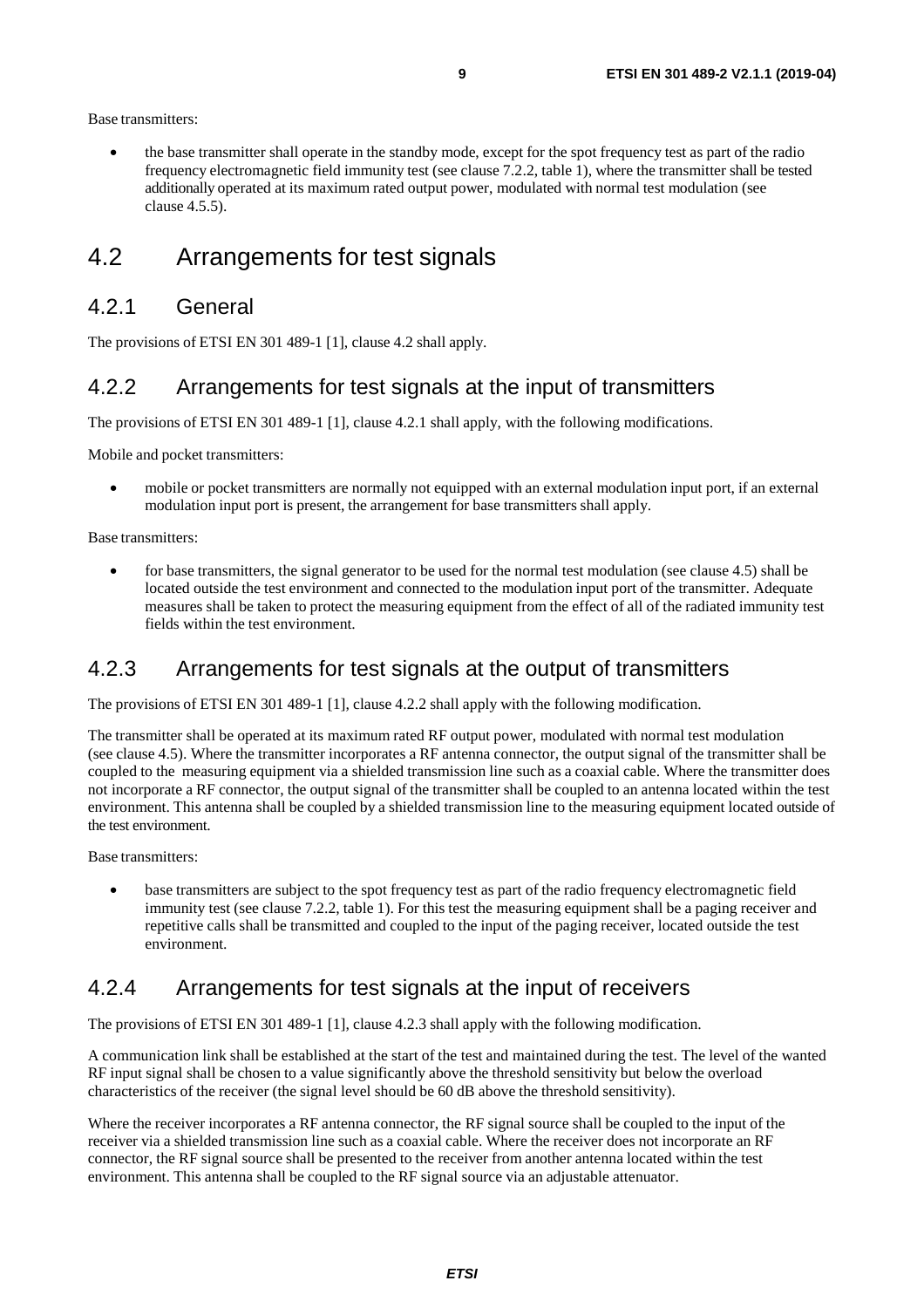Fixed, mobile and pocket paging receivers:

• for fixed, mobile or pocket paging receivers, the manufacturer shall at the time of submitting the equipment for testing, supply if necessary, a test fixture and a message generator as stated in clause 4.5, to generate the wanted RF input signal.

#### 4.2.5 Arrangements for test signals at the output of receivers

The provisions of ETSI EN 301 489-1 [\[1](#page-5-0)], clause 4.2.4 shall apply.

Fixed, mobile and pocket paging receivers:

• for fixed, mobile, or pocket paging receivers, during the spot frequency test as part of the radio frequency immunity test (see clause 7.2.2, table 1), the call received signal output of the receiver shall be coupled to the measuring equipment, located outside the test environment (e.g. by non-metallic means such as an acoustic tube/ coupler) and it shall be possible to assess the performance of the equipment from the call received signal(s) of the receiver.

Base receivers:

• for base receivers, the audio signal output of the receiver shall be coupled to the measuring equipment, located outside the test environment. When the receiver does not have an audio signal output, the manufacturer shall specifiy the method of performance assessment and the comparable degradation of performance.

### 4.3 Exclusion bands

#### 4.3.1 General

The provisions of ETSI EN 301 489-1 [[1\]](#page-5-0), clause 4.3 shall apply.

#### 4.3.2 Receiver exclusion bands

The exclusion band for receivers (including receivers of pocket transceivers), is the frequency range determined by the alignment range, as declared by the manufacturer, extended as follows:

- for receivers operating in the frequency band 25 MHz to 80 MHz, the lower frequency of the exclusion band is the lower frequency of the alignment range, minus 10 % of the centre frequency of the alignment range or minus 5 MHz, whichever results in the lower frequency. For such receivers, the upper frequency of the exclusion band is the upper frequency of the alignment range, plus 10 % of the centre frequency of the alignment range or plus 5 MHz, whichever is greater;
- for receivers operating above 80 MHz, the lower frequency of the exclusion band is the lower frequency of the alignment range, minus 5 % of the centre frequency of the alignment range or 10 MHz, whichever results in the lower frequency and the upper frequency of the exclusion band, is the upper frequency of the alignment range plus 5 % of the centre frequency of the alignment range or plus 10 MHz, whichever is greater.

#### 4.3.3 Transmitter exclusion band

For transmitters operating, or intended to operate, in a channelized frequency band, the exclusion band is five times the channel spacing designated to the relevant paging service in the used frequency band, centred around the operating frequency.

#### 4.4 Narrow band responses of receivers

The provision of ETSI EN 301 489-1 [\[1](#page-5-0)], clause 4.4 shall apply.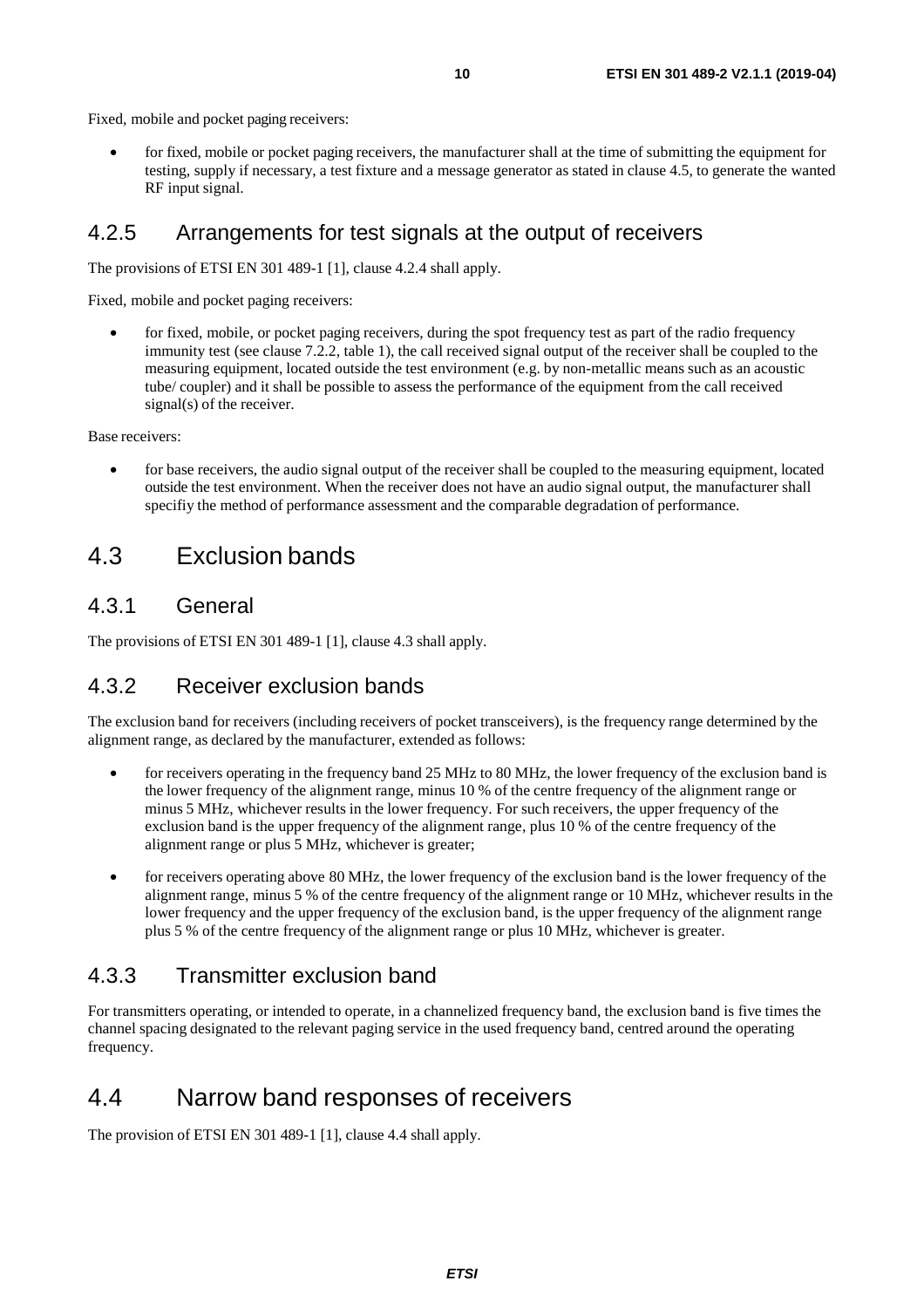#### 4.5.1 General

The manufacturer may have to supply the test modulation/demodulation equipment.

The test signal generator (modulation) shall be able to produce a continuous stream of repetitive messages.

The test signal receiver (de-modulator) shall be, where appropriate, able to produce a repetitive readout of message acceptance.

#### 4.5.2 Fixed, mobile and pocket paging receivers

• For fixed, mobile, or pocket paging receivers, the wanted RF input signal shall be set to the nominal frequency selected for the EUT and the modulation shall represent selective recognizable messages, repeatedly transmitted to the EUT.

#### 4.5.3 Base receivers

• For base receivers, the receiver wanted RF input signal shall be an un modulated carrier, set to the nominal frequency of the EUT receiver.

#### 4.5.4 Mobile and pocket transmitters

• For mobile or pocket transmitters not having a modulation input port, the internal equipment modulation shall be used as normal test modulation signal and a repetitive call possibility shall be available.

#### 4.5.5 Base transmitters

- for base transmitters, the normal test modulation signal to be used for the calling function shall represent selective messages and may be generated by a signal generator, or encoded within the equipment. The signal generator used can be a test signal generator supplied by the manufacturer and capable of generating repetitive calls;
- the manufacturer may have to supply the test modulation/de-modulation equipment;
- details concerning the modulation used shall be recorded in the test report.

## 5 Performance assessment

## 5.1 General

The provisions of ETSI EN 301 489-1 [\[1](#page-5-0)], clause 5.1 shall apply.

## 5.2 Standard paging equipment

For radio paging equipment of a non-specialized nature or for radio paging equipment combined with an ancillary equipment, the normal test modulation, test arrangements, etc. as specified in clause 4 and its subclauses shall apply.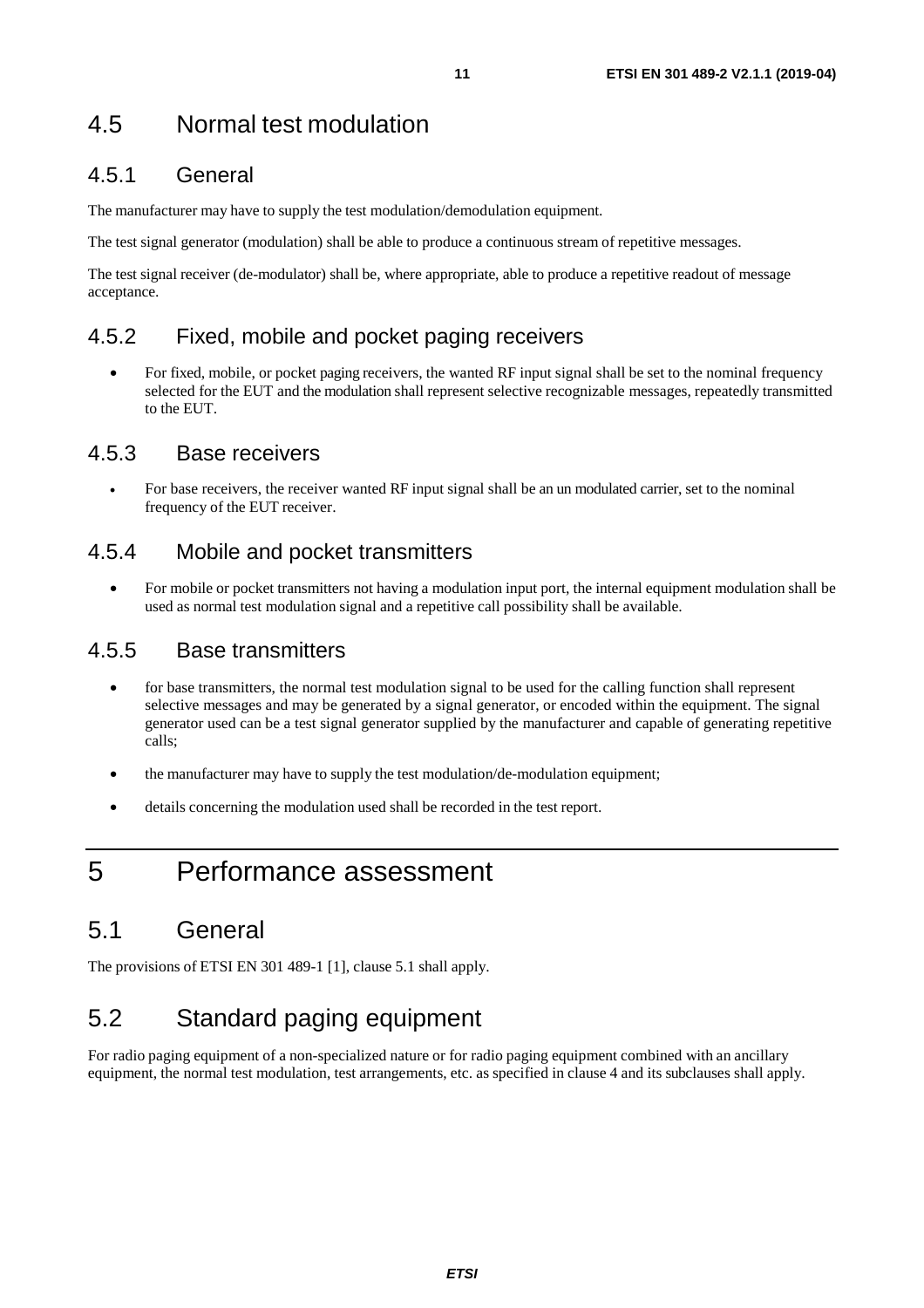Fixed, mobile and pocket paging receivers:

• for fixed, mobile, or pocket paging receivers, the performance assessment during immunity tests is based on unintentional behaviour of the equipment. It shall be possible from the performance check before and after the test, to assess the performance of the receiver from the presented messages and/or the call received alert signal(s) of the receiver (see clause 4.1.1). During the spot frequency immunity test, the performance will be verified by the assessment of the successful transfer of paging calls, i.e. from the call received signal(s) of the receiver.

#### Base receivers:

• for base receivers, the performance assessment during immunity tests is based on the audio breakthrough level caused by the modulation of the immunity test RF source, measured by the audio test equipment, with the unmodulated wanted RF carrier provided to the EUT.

Mobile and pocket transmitters:

• for mobile or pocket transmitters, the performance assessment during immunity tests is based on the audio breakthrough level caused by the modulation of the immunity test RF source, as measured by the test receiver with the EUT in transmit mode of operation.

Base transmitters:

• for base transmitters, the performance assessment during immunity tests is based on unintentional behaviour of the equipment, except during the spot frequency immunity test, where the performance shall be verified by the assessment of the successful transfer of paging calls, i.e. from the call received signal(s) to the test receiver.

### 5.3 Ancillary equipment

The provision of ETSI EN 301 489-1 [\[1](#page-5-0)], clause 5.4 shall apply.

## 5.4 Equipment classification

Paging equipment, or combinations of equipment declared as capable of being powered for intended use by the main battery of a vehicle, shall additionally be considered as mobile equipment.

Paging equipment, or combinations of equipment declared as being capable of being powered for intended use by AC mains, shall additionally be considered as base station equipment for fixed use.

## 6 Performance criteria

### 6.1 General

The equipment shall meet the minimum performance criteria as specified in clauses 6.1, 6.2, 6.3 and 6.4.

Paging equipment, for all immunity tests according to the present document, except the spot frequency test as part of the radio frequency immunity test, shall be assessed for:

- the establishment of the communications link from the base transmitter to the fixed, mobile, or pocket paging receiver, the transmission of recognizable messages and the detection and storage of these messages in the memory of the paging receiver, before and after the test (performance check);
- where applicable, the establishment of the communications link from the mobile or pocket transmitter to the base receiver, the transmission of recognizable signals and the detection of these signals by the base receiver (performance check).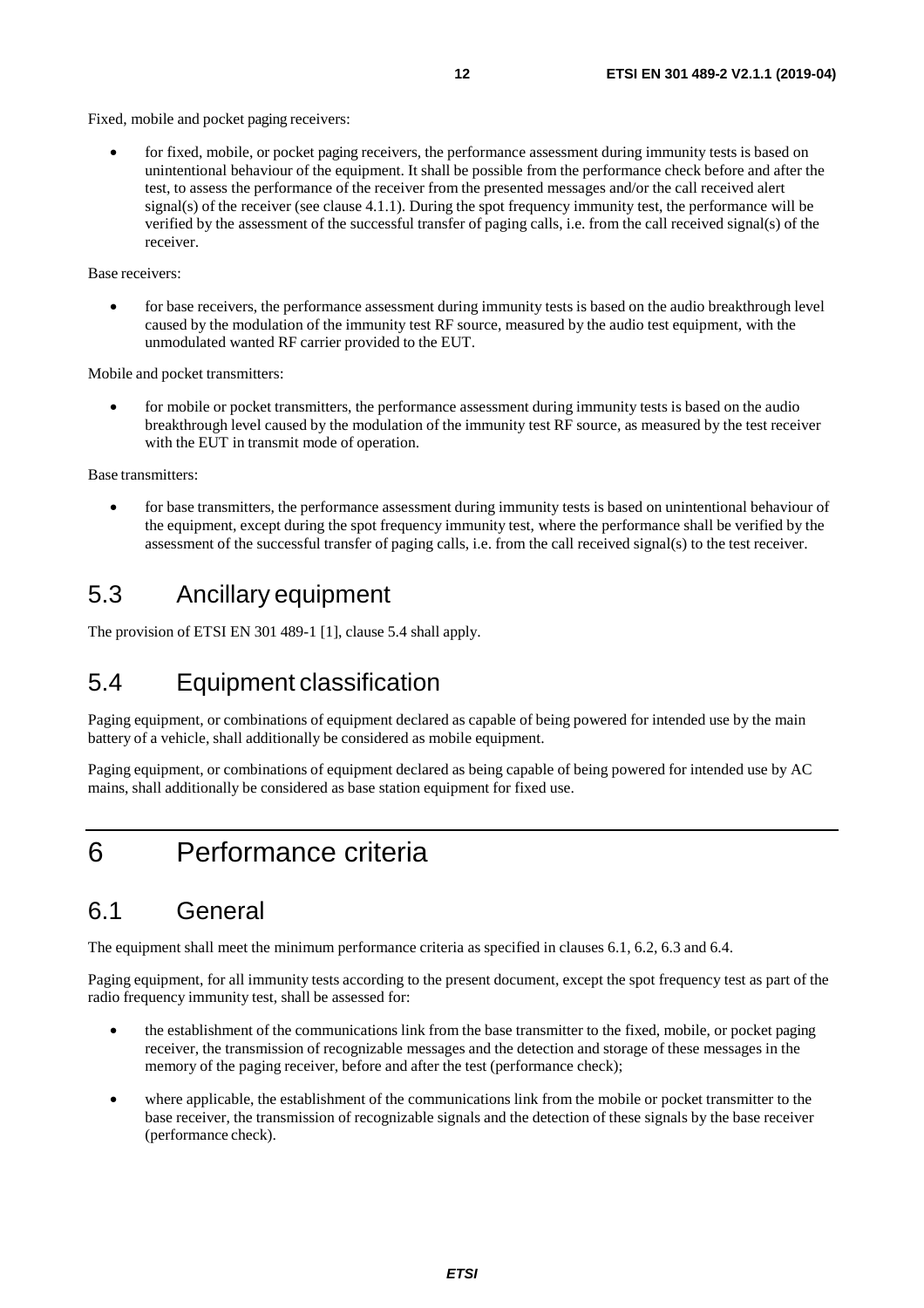If an equipment is of a specialized nature and the performance criteria specified in the table are not appropriate, the manufacturer shall declare a substituted specification for an acceptable performance level, or performance degradation, as required by the present document. The performance specification shall be included in the test report and the product description and documentation.

### 6.2 Performance criteria for Continuous phenomena applied to Transmitters (CT)

Mobile or pocket transmitters:

- a communications link shall be established before the test and during the test the modulation of the carrier of the EUT, caused by the modulation of the immunity test RF source, shall be less than 25 % of the system peak modulation;
- during each individual exposure in the test sequence, it shall be verified by appropriate means supplied by the manufacturer, that the communication link is maintained;
- at the conclusion of the test, the transmitter shall operate as intended with no loss of function;
- where the EUT is a stand-alone transmitter, tests shall be repeated with the transmitter in standby mode, to ensure that no unintentional transmission occurs.

Base transmitters:

- during the radio frequency immunity test, no loss of functions or stored data shall occur. The transmitter output shall remain on channel and shall be unchanged from its initial power level;
- during the spot frequency test as part of the radio frequency immunity test, the transmitter shall be capable of transmitting calls to a test receiver/measuring device with a resulting call acceptance ratio of 4/5 (four out of five) or better;
- at the conclusion of the test comprising the series of individual exposures, the transmitter shall operate as intended with no loss of functions;
- during the tests in standby mode, no unintentional transmission shall occur.

At the conclusion of the test, the EUT shall operate as intended with no loss of user control functions or stored data, and the communication link shall have been maintained during the test.

Where the EUT is a transmitter only and can be operated in standby mode, tests shall be repeated with the EUT in this mode to ensure that unintentional transmission does not occur.

### 6.3 Performance criteria for Transient phenomena applied to Transmitters (TT)

Mobile or pocket transmitters:

- a one-way communication link shall be established before the test and after each individual exposure it shall be verified, by appropriate means supplied by the manufacturer, that the communication link is maintained;
- at the conclusion of the test the EUT shall operate as intended with no loss of functions or stored data;
- where the EUT is a stand-alone transmitter, tests shall be repeated with the transmitter in standby mode to ensure that no unintentional transmission occurs.

Base transmitters:

- the test shall be performed in standby mode for all types of transmitters, to ensure that no unintentional transmission occurs;
- at the conclusion of the test, the EUT shall operate as intended with no loss of functions or stored data.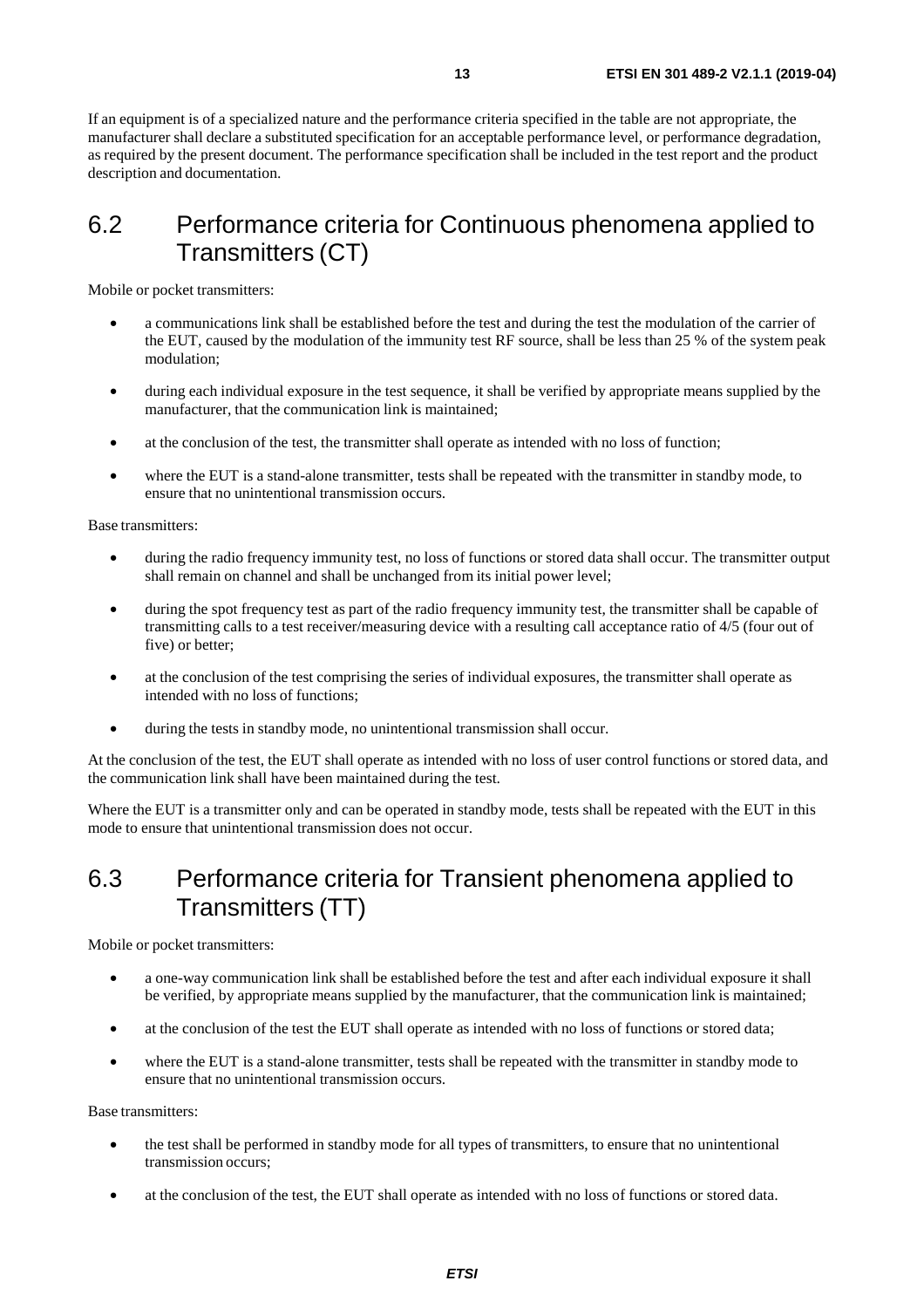### 6.4 Performance criteria for Continuous phenomena applied to Receivers (CR)

Fixed, mobile or pocket paging receivers:

- during the test, no false call shall occur;
- at the conclusion of the test comprising the series of individual exposures, the receiver shall operate as intended with no loss of functions or stored data (messages), as declared by the manufacturer;
- during the spot frequency test as part of the radio frequency immunity test, the receiver shall provide a call received signal acceptance ratio of 4:5 (four out of five) or better;
- where the EUT is a transceiver, under no circumstances shall the transmitter operate unintentionally during the test.

Base receivers:

- a communications link shall be established before the test and during the test the audio output of the EUT caused by the modulation of the immunity test RF source, shall be less than 25 % of the system peak output voltage;
- during each individual exposure in the test sequence it shall be verified by appropriate means, supplied by the manufacturer, that the communication link is maintained;
- at the conclusion of the test, the receiver shall operate with no loss of function.

### 6.5 Performance criteria for Transient phenomena applied to Receivers (TR)

Fixed, mobile or pocket paging receivers:

- no false call shall occur due to the test;
- at the conclusion of the test, the receiver shall operate as intended, with no loss of functions or stored data (messages) as declared by the manufacturer;
- where the EUT is a transceiver, under no circumstances shall the transmitter operate unintentionally during the test.

Base receivers:

- a communication link shall be established before the test and after each individual exposure in the test sequence, it shall be verified by appropriate means supplied by the manufacturer, that the communication link is maintained;
- at the conclusion of the test, the receiver shall operate with no loss of function.

### 6.6 Performance criteria for ancillary equipment tested on a stand-alone basis

The provision of ETSI EN 301 489-1 [\[1](#page-5-0)], clause 6.4 shall apply.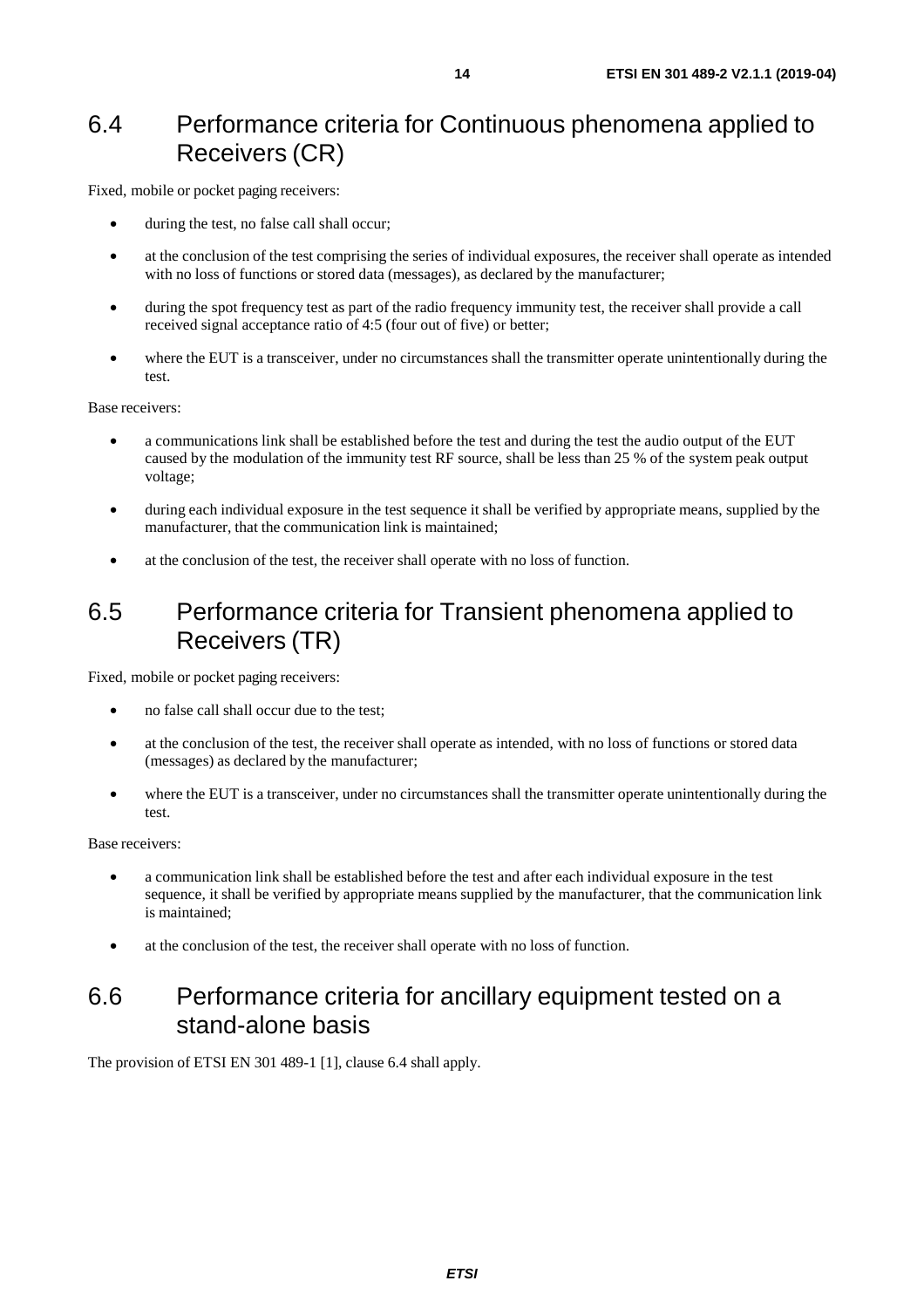## 7 Applicability overview

## 7.1 Emission

#### 7.1.1 General

Table 1 in ETSI EN 301 489-1 [[1\]](#page-5-0) contains the applicability of EMC emission measurements to the relevant ports of radio and/or associated ancillary equipment.

### 7.1.2 Special conditions

No special conditions shall apply to Paging equipment in the scope of the present document.

## 7.2 Immunity

#### 7.2.1 General

Table 2 of ETSI EN 301 489-1 [\[1](#page-5-0)] contains the applicability of EMC immunity measurements to the relevant ports of radio and/or associated ancillary equipment.

#### 7.2.2 Special conditions

The following special conditions set out in table 1, relate to the immunity test methods and performance criteria used in ETSI EN 301 489-1 [[1\]](#page-5-0), clause 9.

| Reference to clauses in<br>ETSI EN 301 489-1 [1]             | Special product-related conditions, additional to or modifying the test<br>conditions in the ETSI EN 301 489-1 [1], clause 9                                                                                                                     |
|--------------------------------------------------------------|--------------------------------------------------------------------------------------------------------------------------------------------------------------------------------------------------------------------------------------------------|
| 9.2.2: Test method;<br>Radio frequency electromagnetic field | Spot frequency test:                                                                                                                                                                                                                             |
|                                                              | A spot frequency test shall additionally be performed at 80 MHz, 104 MHz,<br>136 MHz and 165 MHz,                                                                                                                                                |
|                                                              | 200 MHz, 260 MHz, 330 MHz, 430 MHz, 560 MHz, 715 MHz and 920 MHz<br>$\pm$ 1 MHz, excluding those frequencies that fall within the exclusion band. The<br>test shall additionally be performed at the edge frequencies of the exclusion<br>lband. |
|                                                              | Mobile or pocket transmitters and base receivers are exempted from the spot<br>frequency test.                                                                                                                                                   |

#### **Table 1: Special conditions for EMC immunity tests**

*ETSI*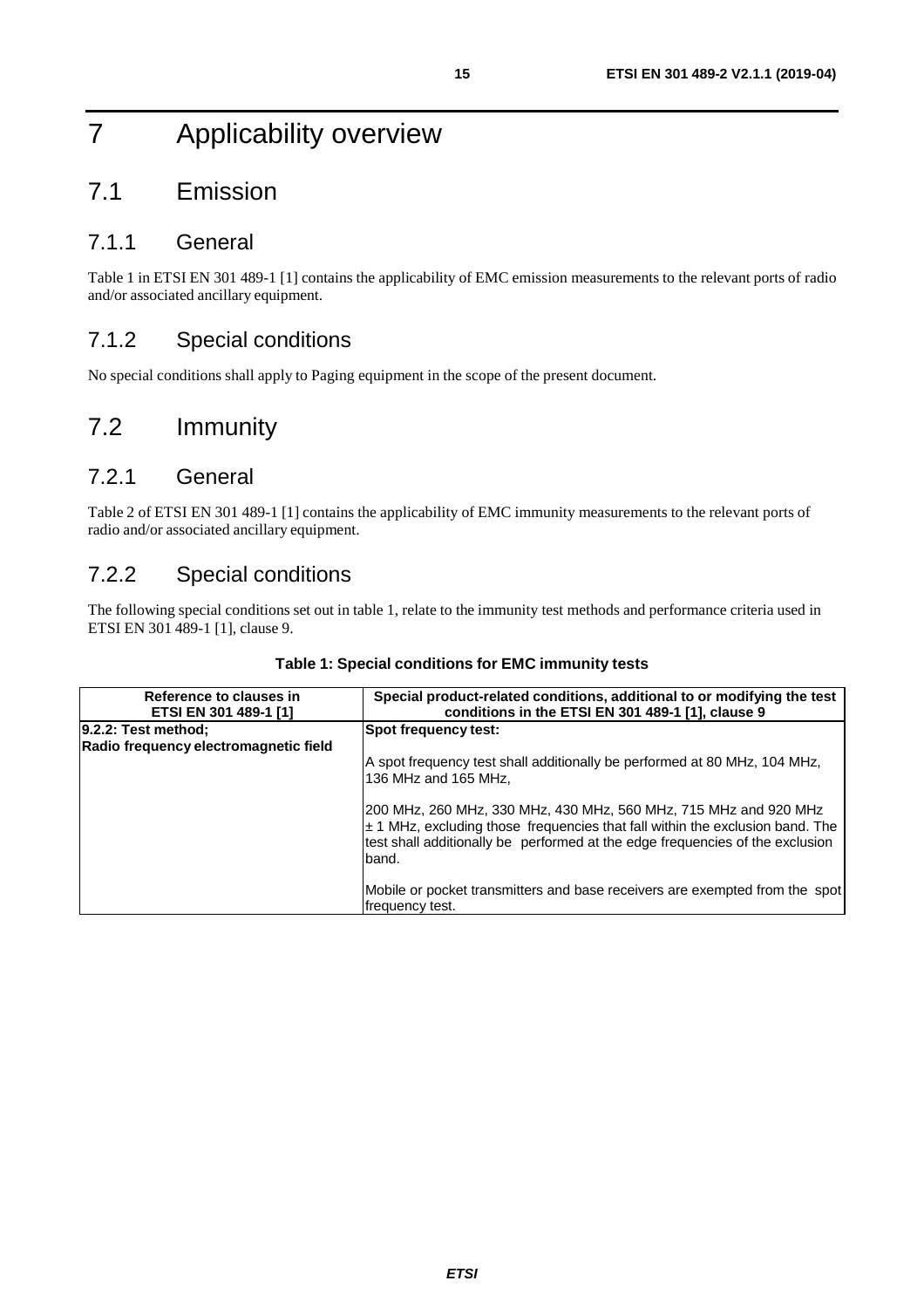## Annex A (informative): Relationship between the present document and the essential requirements of Directive 2014/53/EU

The present document has been prepared under the Commission's standardisation request C(2015) 5376 final [\[i.2\]](#page-6-0) to provide one voluntary means of conforming to the essential requirements of Directive 2014/53/EU on the harmonisation of the laws of the Member States relating to the making available on the market of radio equipment and repealing Directive 1999/5/EC [[i.1](#page-5-0)].

Once the present document is cited in the Official Journal of the European Union under that Directive, compliance with the normative clauses of the present document given in table A.1 confers, within the limits of the scope of the present document, a presumption of conformity with the corresponding essential requirements of that Directive and associated EFTA regulations.

| Harmonised Standard ETSI EN 301 489-2 |                                                |                                           |                                   |                                                 |  |
|---------------------------------------|------------------------------------------------|-------------------------------------------|-----------------------------------|-------------------------------------------------|--|
| <b>Requirement</b>                    |                                                |                                           | <b>Requirement Conditionality</b> |                                                 |  |
| <b>No</b>                             | <b>Description</b>                             | Reference:                                | U/C                               | <b>Condition</b>                                |  |
|                                       |                                                | <b>Clause No</b>                          |                                   |                                                 |  |
| $\mathbf{1}$                          | Emission: Enclosure of ancillary               | 8.2 of                                    | $\mathsf{C}$                      | Only applicable to ancillary equipment not      |  |
|                                       | equipment measured on a stand-                 | ETSI EN 301 489-1 [1]                     |                                   | incorporated in the radio equipment and         |  |
|                                       | alone basis                                    |                                           |                                   | intended to be measured on a stand-alone        |  |
|                                       |                                                |                                           |                                   | basis                                           |  |
| 2                                     | Emission: DC power input/output                | 8.3 of                                    | C                                 | Only where equipment has DC power input         |  |
|                                       | ports                                          | ETSI EN 301 489-1 [1]                     |                                   | and/or output ports with a cable length greater |  |
|                                       |                                                |                                           |                                   | than 3 m or from a vehicle power supply         |  |
| 3                                     | Emission: AC mains power                       | 8.4 of                                    | $\mathsf{C}$                      | Only where equipment has AC mains power         |  |
|                                       | input/output ports                             | ETSI EN 301 489-1 [1]                     |                                   | input and/or output ports                       |  |
| 4                                     | Emission: Harmonic current                     | $8.5$ of                                  | C                                 | Only where equipment has AC mains power         |  |
|                                       | emission (AC mains input port)                 | ETSI EN 301 489-1 [1]                     |                                   | input ports                                     |  |
| 5                                     | Emission: Voltage fluctuations and             | 8.6 of                                    | $\mathsf{C}$                      | Only where equipment has AC mains power         |  |
|                                       | flicker (AC mains input ports)                 | ETSI EN 301 489-1 [1]                     |                                   | input ports                                     |  |
| 6                                     | Emission: Wired network ports                  | 8.7 of                                    | C                                 | Only where equipment has wired network ports    |  |
| $\overline{7}$                        |                                                | ETSI EN 301 489-1 [1]<br>7.2.2 and 9.2 of | U                                 |                                                 |  |
|                                       | Immunity: Radio frequency                      |                                           |                                   |                                                 |  |
|                                       | electromagnetic field (80 MHz to<br>6 000 MHz) | ETSI EN 301 489-1 [1]                     |                                   |                                                 |  |
| 8                                     | Immunity: Electrostatic discharge              | 9.3 of                                    | U                                 |                                                 |  |
|                                       |                                                | ETSI EN 301 489-1 [1]                     |                                   |                                                 |  |
| 9                                     | Immunity: Fast transients, common              | $9.4$ of                                  | $\mathsf{C}$                      | Only where equipment has AC mains power         |  |
|                                       | mode                                           | ETSI EN 301 489-1 [1]                     |                                   | ports or DC power ports or wired network ports  |  |
|                                       |                                                |                                           |                                   | with cables longer than 3 m                     |  |
| 10                                    | Immunity: Radio frequency,                     | $9.5$ of                                  | C                                 | Only where equipment has AC mains power         |  |
|                                       | common mode                                    | ETSI EN 301 489-1 [1]                     |                                   | ports or DC power ports or wired network ports  |  |
|                                       |                                                |                                           |                                   | with cables longer than 3 m                     |  |
| 11                                    | Immunity: Voltage dips and                     | 9.7 of                                    | C                                 | Only where equipment has AC mains power         |  |
|                                       | interruptions                                  | ETSI EN 301 489-1 [1]                     |                                   | input ports                                     |  |
| 12                                    | Immunity: Surges, line to line and             | 9.8 <sub>of</sub>                         | C                                 | Only where equipment has AC mains power         |  |
|                                       | line to ground                                 | ETSI EN 301 489-1 [1]                     |                                   | input ports and/or wired network ports          |  |

#### **Table A.1: Relationship between the present document and the essential requirements of Directive 2014/53/EU**

#### **Key to columns:**

#### **Requirement:**

**No** A unique identifier for one row of the table which may be used to identify a requirement.

**Description** A textual reference to the requirement.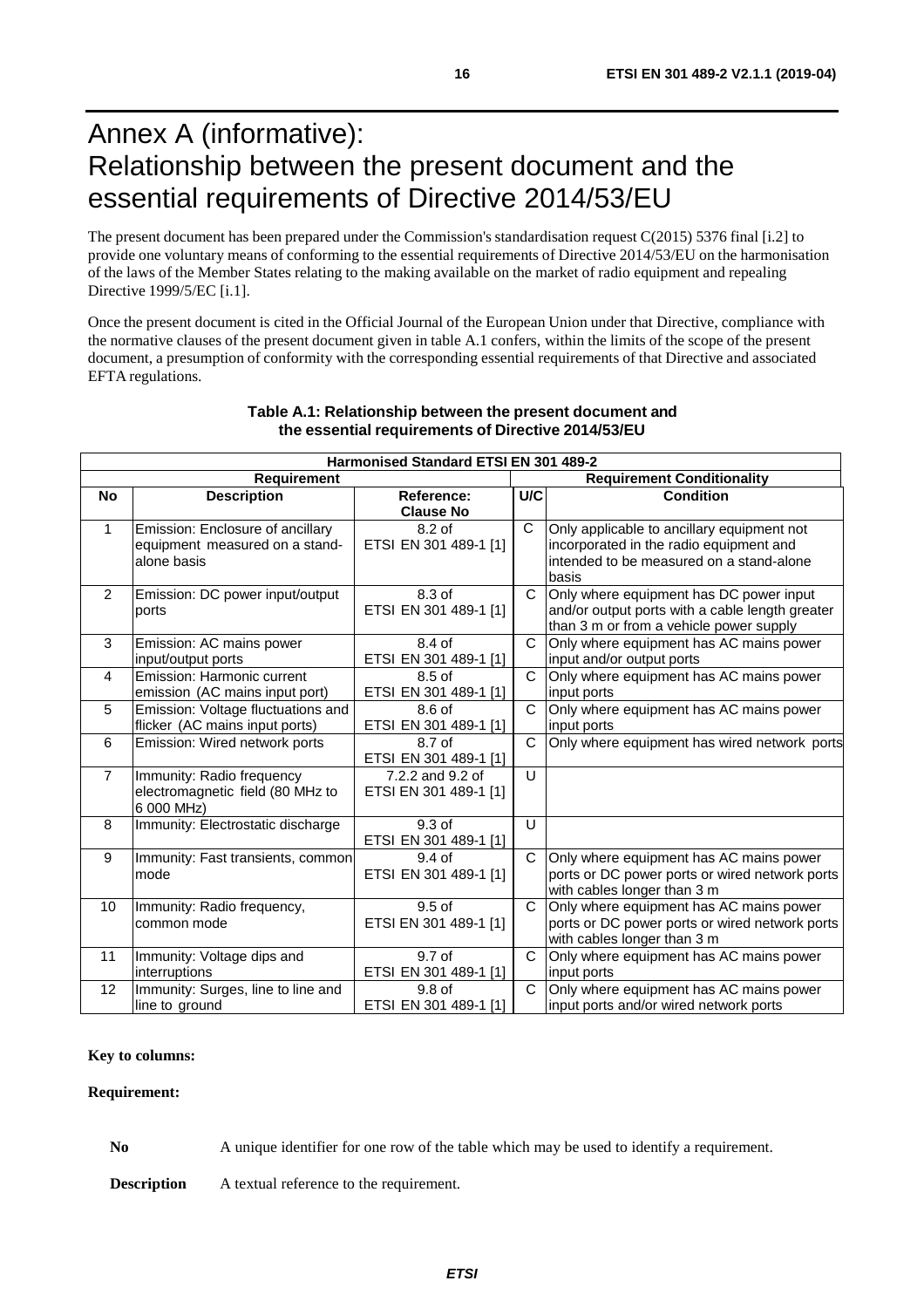#### **Requirement Conditionality:**

- **U/C** Indicates whether the requirement is unconditionally applicable (U) or is conditional upon the manufacturer's claimed functionality of the equipment (C).
- **Condition** Explains the conditions when the requirement is or is not applicable for a requirement which is classified "conditional".

Presumption of conformity stays valid only as long as a reference to the present document is maintained in the list published in the Official Journal of the European Union. Users of the present document should consult frequently the latest list published in the Official Journal of the European Union.

Other Union legislation may be applicable to the product(s) falling within the scope of the present document.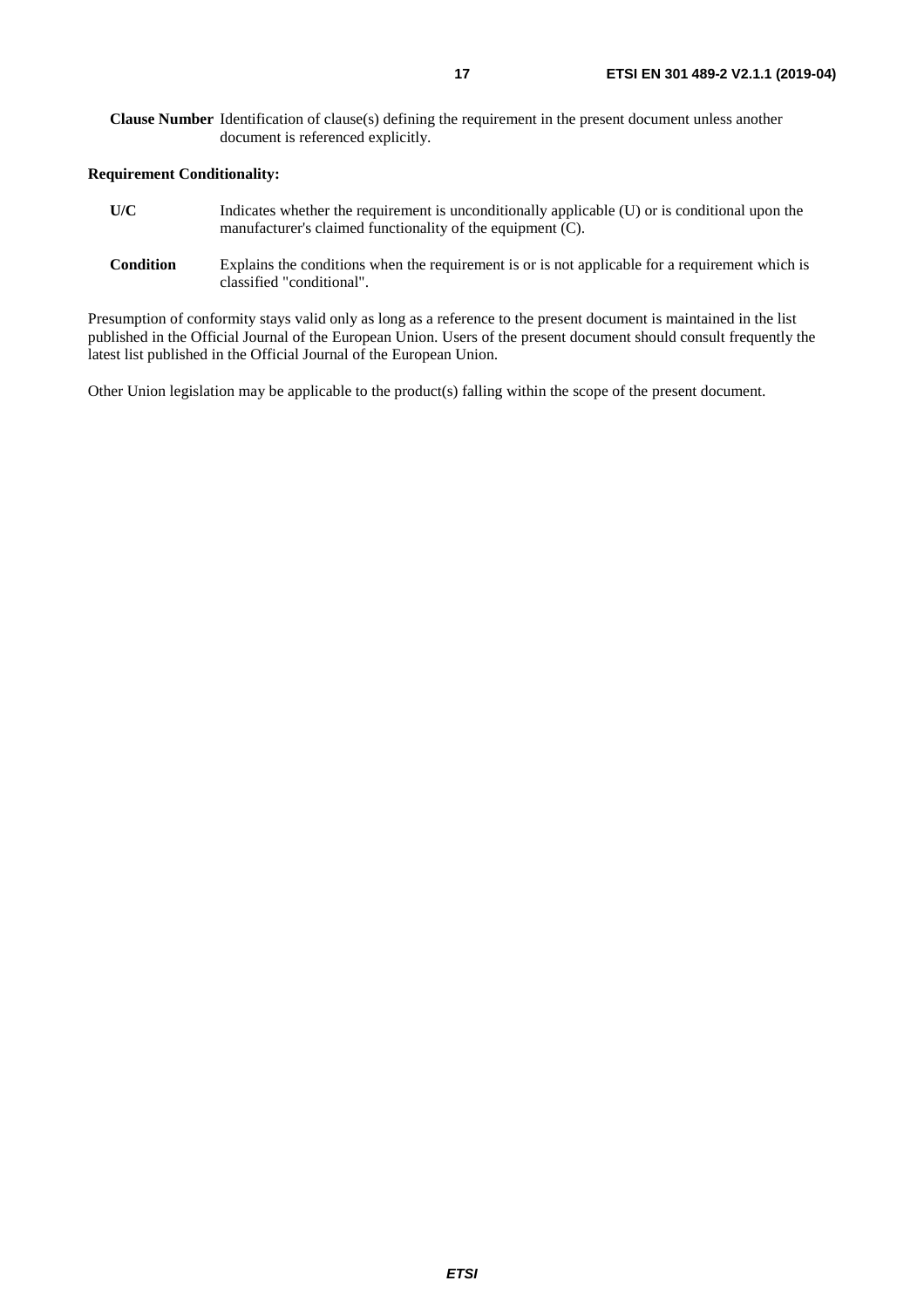## Annex B (normative): Examples of Paging equipment in the scope of the present document

## B.1 Introduction

The provisions of the present document apply to radio and associated ancillary equipment intended for use in the land mobile service, that means to Private/Professional Radio-paging equipment as set out in the following clauses.

## B.2 On-site paging equipment

The present document applies to on-site paging equipment and associated ancillary equipment.

On-site paging equipment may comprise fixed paging receivers, pocket receivers, pocket transmitters, pocket transceivers, and base transmitters or base receivers, as defined in ETSI EN 300 224 [\[2](#page-5-0)], used in a privately owned and operated paging systems in a restricted and pre-defined area.

The radio-type of equipment operates in the frequency range 25 MHz to 470 MHz.

## B.3 Wide-area paging equipment

The present document applies to wide-area paging equipment and associated ancillary equipment.

Wide-area paging equipment may comprise fixed receivers, pocket receivers, base transmitters and associated ancillary equipment, as used in privately owned and operated wide-area Paging Services, as well as in public wide-area Paging Services.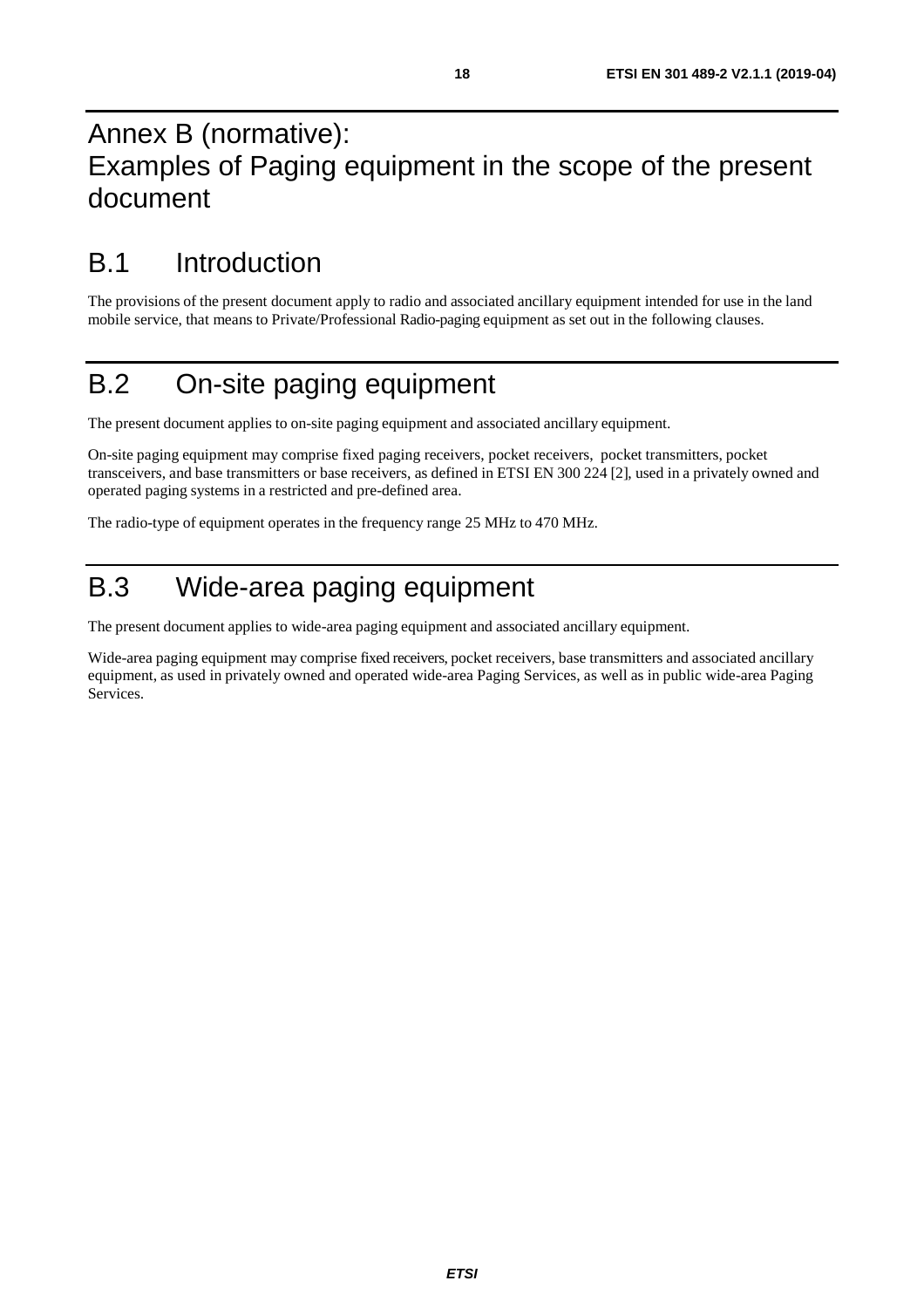## Annex C (informative): Change history

| <b>Version</b> | Information about changes   |
|----------------|-----------------------------|
| 2.1.0          | <b>Revision under RE-D.</b> |
|                |                             |
|                |                             |